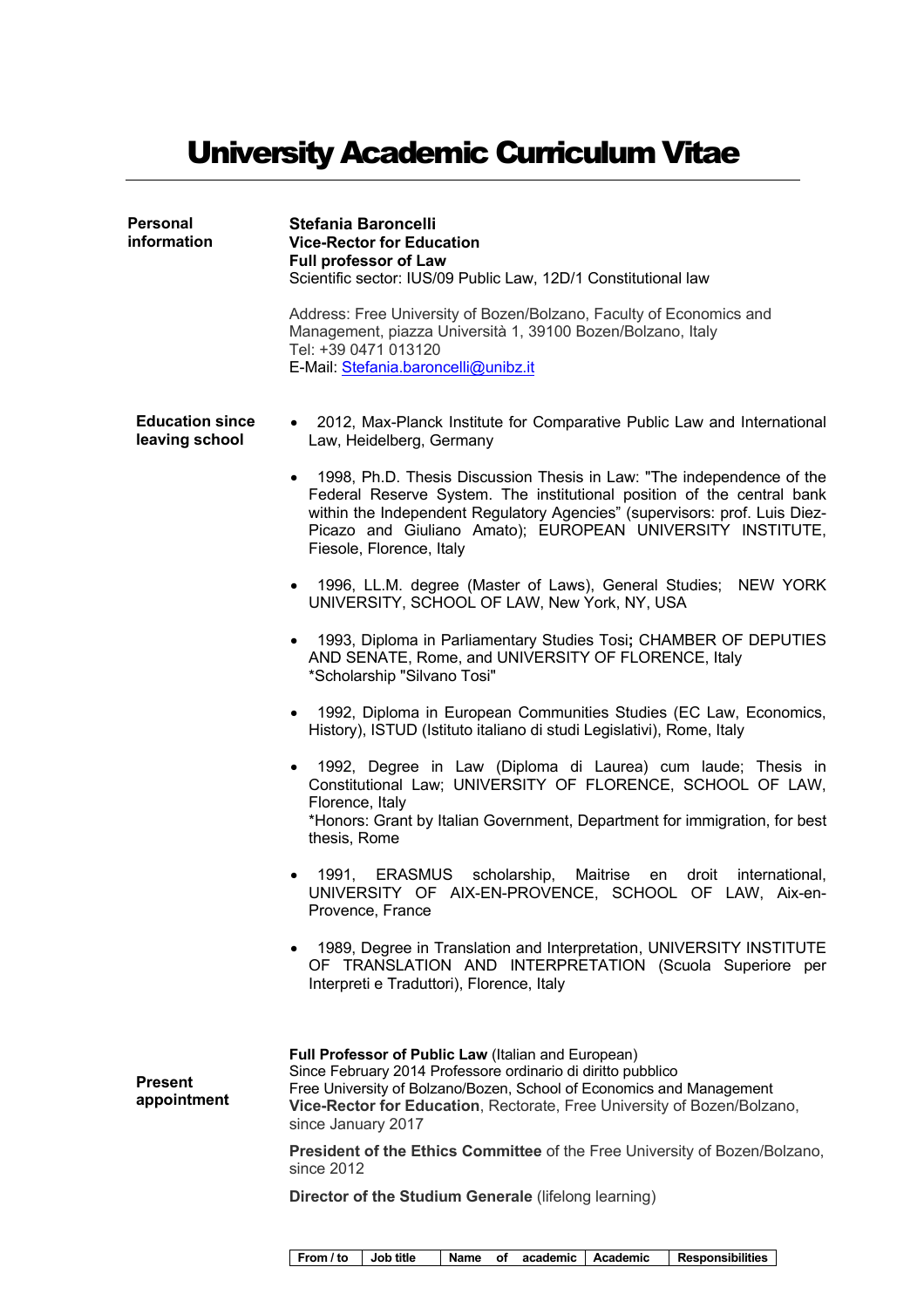|                              |                                                                                           | Institution                                                                                                    | level                                                  |                                                                                                                                                                                                                     |
|------------------------------|-------------------------------------------------------------------------------------------|----------------------------------------------------------------------------------------------------------------|--------------------------------------------------------|---------------------------------------------------------------------------------------------------------------------------------------------------------------------------------------------------------------------|
| 2002/2011                    | Associate<br>Professor<br>Public<br>Ωf<br>Law                                             | University<br>of<br>Free<br>Bozen/Bolzano, School<br>Economics<br>οf<br>and<br>Management                      | Associate<br>professor                                 | Teaching,<br>Research.<br>Management of<br>Research<br>Groups<br>and<br>External<br>Funding,<br>Organizational<br>Duties.<br>Leadership                                                                             |
| April 1999/<br>Sept.<br>2002 | Research<br>Fellow                                                                        | University of Florence,<br>Law School, Public Law<br>Department,<br>Florence,<br>Italy                         | Research<br>Fellow                                     | Research in the<br>field<br>of<br>Public<br>Law                                                                                                                                                                     |
| 2000                         | Researcher<br>Fellow<br>Project:<br>Euro<br>Spectator<br>(Prof. Jean-<br>Victor<br>Louis) | European<br>University<br>Institute, Fiesole, Italy                                                            | Researcher<br>Fellow                                   | Research<br>and<br>publications<br>in<br>the<br>field<br>οf<br>European Union<br>Law<br>(project:<br>Euro Spectator),<br>organization<br>of<br>conference<br>in<br><b>Brussels</b><br>(National Bank of<br>Belgium) |
| 1996<br>and<br>1999          | Research<br>Associate                                                                     | York<br>University,<br>New<br>School of Law, Center<br>for the Study of Central<br>Banks, New York, NY,<br>USA | Research<br>Associate                                  | Research.<br>organization<br>of<br>academic<br>conferences<br>on<br>central banking,<br>supervision<br>of<br>the library of the<br>center                                                                           |
| April - July<br>1999         | Intern                                                                                    | <b>EUROPEAN CENTRAL</b><br>BANK, Institutional and<br>Financial Law Division<br>Frankfurt-am-Main,<br>Germany  | Internship                                             | Research,<br>reports,<br>organization<br>οf<br>meetings in the<br>field of monetary<br>and financial law                                                                                                            |
| 1998                         | Intern                                                                                    | Wilmer,<br>Cutler<br>and<br>Pickering,<br>American<br>Law Office.<br><b>Brussels</b><br><b>Branch</b>          | Internship<br>(offered<br>position<br>of<br>Associate) | Legal Research<br>and writing in the<br>field of European<br>Union Law and<br>Competition Law                                                                                                                       |

Classes in Italian Constitutional Law, Italian Public Law, European Union Law, Faculty of Economics and Management, Free University of Bozen/Bolzano

Free University of Bozen/Bolzano, School of Economics and Management, a.y. 2018-2019:

- Public Law (Italian and European) / Diritto pubblico (italiano e europeo) M1, Bachelor Economics and Social Sciences: 2nd year course, subject area: Public Law IUS/09, 24 hrs. (in Italian)
- Principles and laboratory of Public Law and Sources of Law / Principi e laboratorio del diritto pubblico e fonti del diritto, Master Degree in Economics and Management of the Public Sector: 1st year course, subject area: Public Law IUS/09, 6 cfu (in Italian)
- Europe and the Regions. Political and Legal Framework and Issues, Master Euregio in European Public Administration (Executive Master), subject area: European Union Law IUS/14, 16 hrs. (in English)

Free University of Bozen/Bolzano, School of Economics and Management, from a.y. 2010-11 to 2017-18:

**Experience in academic teaching**

**Professional experience**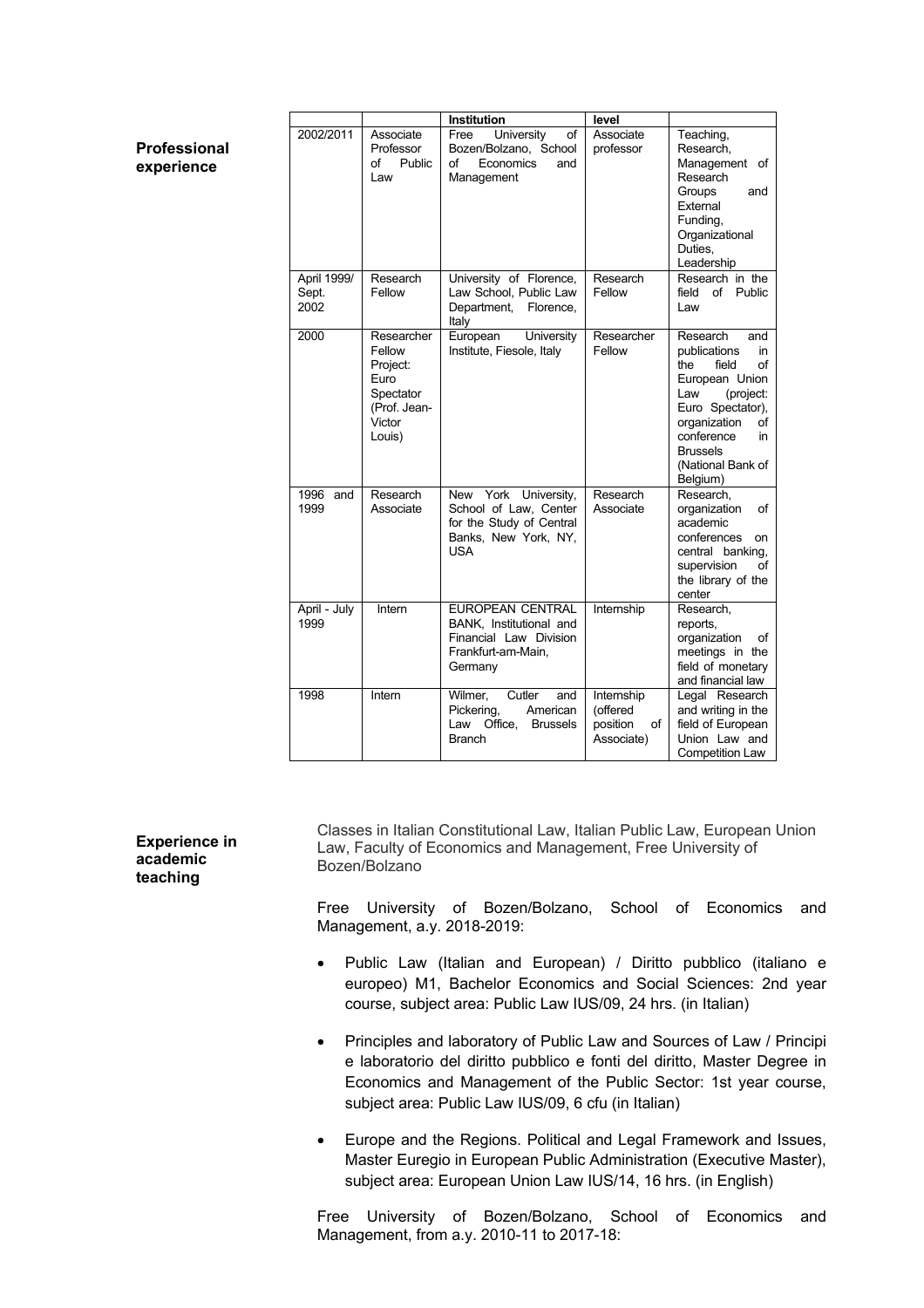- Institutions of Public Law / Istituzioni di diritto pubblico M1 (Introduzione ai sistemi giuridici), Bachelor Economics and Management: 1st year course, subject area: Public Law IUS/09, 3 cfu
- Public Law (Italian and European) / Diritto pubblico (italiano e europeo) M1, Bachelor Economics and Social Sciences: 2nd year course, subject area: Public Law IUS/09, 6 cfu
- Principles and laboratory of Public Law and Sources of Law / Principi e laboratorio del diritto pubblico e fonti del diritto, Master Degree in Economics and Management of the Public Sector: 1st year course, subject area: Public Law IUS/09, 6 cfu

Free University of Bozen/Bolzano, School of Economics and Management, from a.y. 2002-3 to a.y. 2009-10

- Public Law (Italian and European), Bachelor Economics and Social Sciences + Bachelor Economics and Management, 2<sup>nd</sup> year course, subject area: Public Law IUS/09, 5 cfu
- European Union Law and International Organizations (Jean Monnet module), Bachelor Economics and Social Sciences: 3nd year course, subject area: European Union Law IUS/14, 5 cfu
- European Community Law, optional course, subject area: European Union Law IUS/14, 5 cfu
- Administrative Law, optional course, subject area: Administrative Law IUS/10, 5 cfu

### Other teaching

- Class of European Administrative Law, CHINA EU SCHOOL OF LAW (CESL), European Master Programme and Chinese Juris Master (2 cfu) Beijing, China, Jan. 2011
- Seminar on "New Rules for the Financial Sector: the European Banking Union'", Ph.D. Program in International Studies, School of International Studies, University of Trento, 21 October 2014
- Preparatory lectures in Constitutional Law for the career of "Segretari comunali", EURAC, Bozen/Bolzano, Feb. 2011
- Lectures in European Union Law and Public Law for civil servants of the Italian Ministries, SCUOLA SUPERIORE DI PUBBLICA AMMINISTRAZIONE (Italian School of Public Administration), Italian Government, Rome, Caserta (Reggia di Caserta), Sept. 2010 – present
- Lectures in European integration for Young Afghan Diplomats (Ministry of foreign affairs), SCUOLA SUPERIORE DI PUBBLICA AMMINISTRAZIONE (Italian School of Public Administration), Italian Government, Rome, November 2010
- Lectures in European law, UNIVERSITY OF SIENA, Master in European Studies, Siena, Italy, 2008, 2009, 2010, 2011
- Preparation to the State exam for Graduates in Business Management, Trento and Bolzano, Trento, KOINE', 2007
- Lectures at the International Seminar "Integrating Europe in a changing world", Jean Monnet Chair, UNIVERSITY OF ROME, TOR VERGATA, Rome, Italy, 2006
- Lectures in European Community Law for the preparation to the Bar exam, FONDAZIONE FORENSE DI BOLZANO / SÜDTIROLER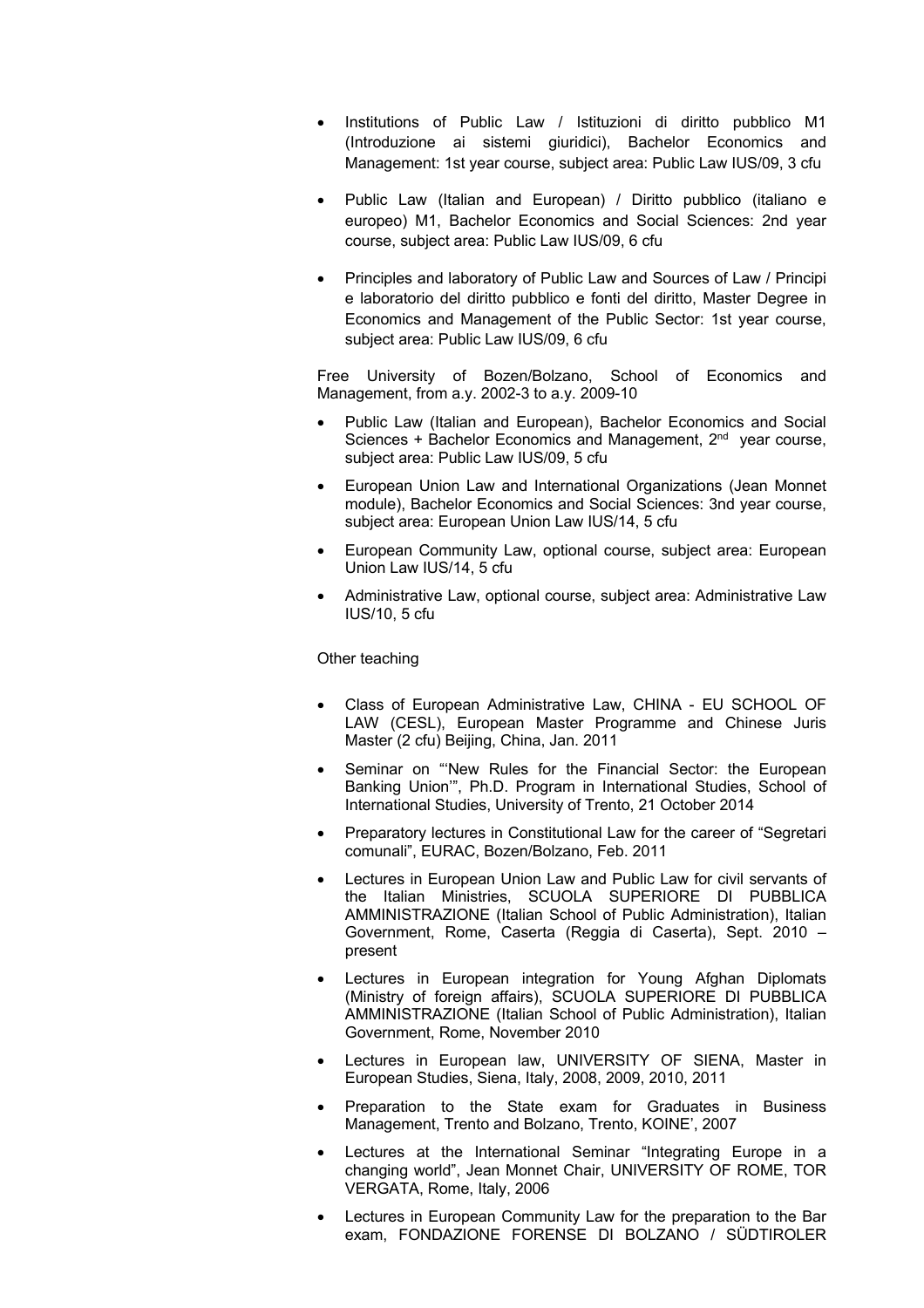BILDUNGSZENTRUM, Bolzano/Bozen, Italy, 2004, 2006, 2007

• European Union Law course to undergraduate students, NEW YORK UNIVERSITY, Florence, Villa Ulivi and Villa La Pietra, Florence, Italy, from 1999 to 2002

Summary of significant personal achievements in teaching

- Innovation in teaching: role playing, simulations, group studies, case study and discussion, videos for teaching purposes, students' mentoring, organization of field-trips to Rome, Brussels and **Strasbourg**
- responsible for the "Teaching EU Interest Section" of EUSA Review (European Union Studies Association), Pittsburgh University, USA, 2009-2013
- RESPONSIBLE FOR THE JEAN MONNET MODULE, Project financed by the European Commission: course on EU Law and International organizations, guest-lectures, international conference, TV programs on European integration, yearly field-trips to Brussels, simulations, etc.
- Preparation of students for different events and simulations, such as "Vado bene per l'Europa?" financed by the European Parliament (Milan, TV program – the team from Bolzano won the first prize) in 2007; "Aktionstage Politische Bildung", (Berlin, students' event), 2007; World Mun (United Nations), 2004-05, 2006-07
- Junioruni: lectures on the European Union ("Discover the EU") for children at the Free University of Bolzano, 15.04.2011 and 18.05.2011

**Other academic responsibilities Member of the PhD Committee Program** "Management and Economics on Organizational and Institutional Outliers", Faculty of Economics and Management, UNIBZ, since 2015

> **Founder and director of the Euregio Master** in European Public Administration (for civil servants of the Provinces of Bozen/Bolzano, Trento, Land Tirol), since 2018

**Scientific Coordinator of the Research Cluster "Law, Economics and Institutions"** of the Faculty of Economics and Management, 2012-2018

**Vice-Dean for Teaching**, Faculty of Economics and Management, 2015-Jan. 2017

**Founder and Director of the Master Degree** in "Economics and Management of the Public Sector", 2010-2017

Elected member of the **Equal Opportunities Board**, Free University of Bozen/Bolzano, 2007-2013 (2 mandates)

**Junioruni**: coordinator, Faculty of Economics and Management, Free University of Bozen/Bolzano, 2012-2017

**Director** of the Undergraduate Degree in Economics and Social Sciences, School of Economics and Management, Free University of Bozen/Bolzano, 2007-Sept. 2009

**RESPONSIBLE FOR STUDENTS' EXCHANGE AGREEMENTS** with the University of Florence, Humboldt (Berlin), Speyer, and Cagliari

**Head of the committee for hiring contract professors** in the field of Law within the School of Economics and Management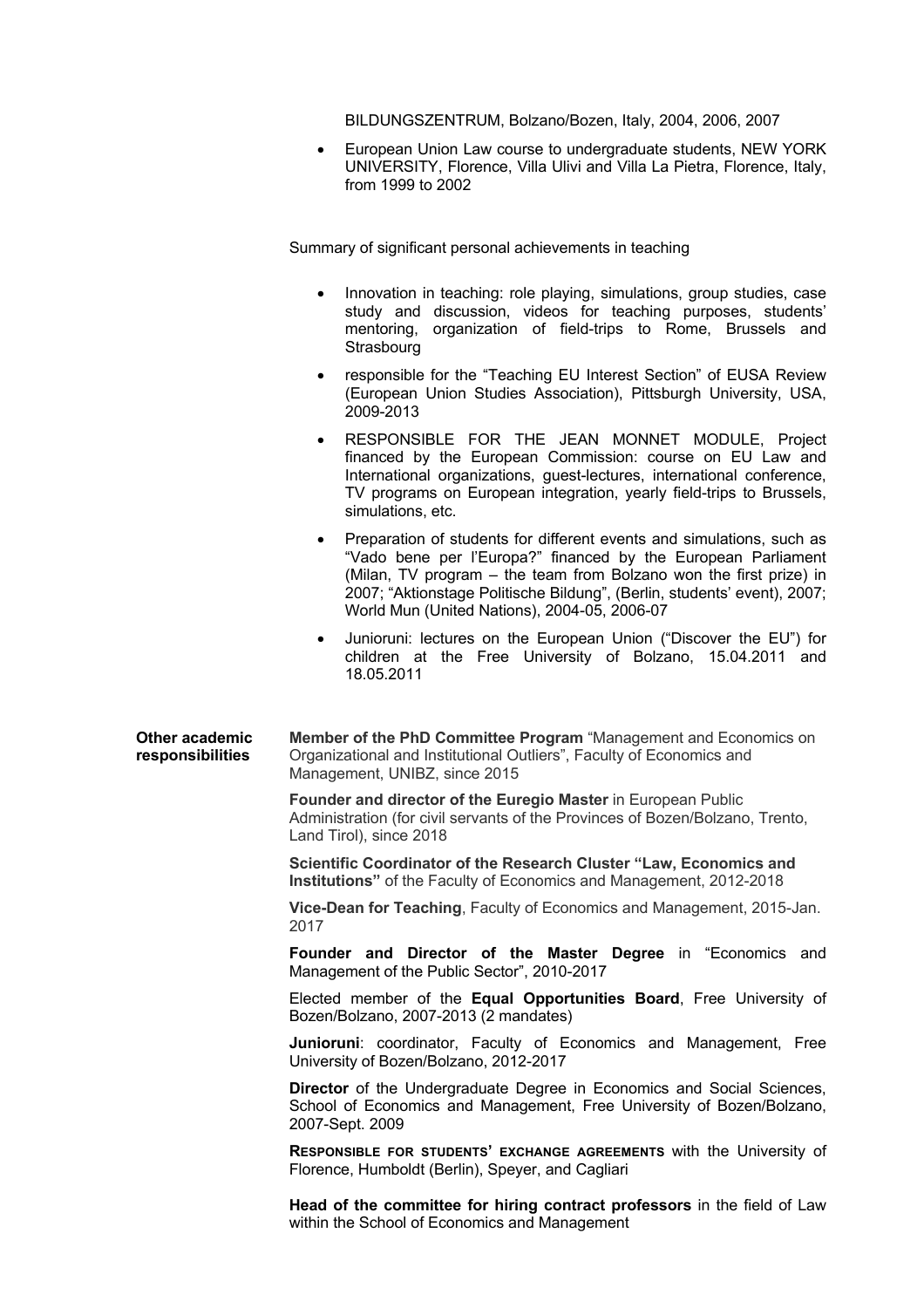|                                                    | Member of the Committee to hire RTDs in Public Law and European<br>Union Law                                                                                                                                                                                              |
|----------------------------------------------------|---------------------------------------------------------------------------------------------------------------------------------------------------------------------------------------------------------------------------------------------------------------------------|
| <b>Third mission</b>                               | President of the Study Committee of the Studium Generale (lifelong<br>learning)                                                                                                                                                                                           |
|                                                    | Academic responsible for Alternance School-Work (Alternanza Scuola<br>lavoro) https://www.unibz.it/it/services/orientation/alternanza-scuola-lavoro/                                                                                                                      |
|                                                    | Vice-President of the Senate of Foundation UPAD, Bolzano (popular<br>university of the Alps Dolomites), since 2017                                                                                                                                                        |
|                                                    | Coordinator of the Euregio Executive Master on European Public<br>Administration (60 ECTS), with funds of the GECT Euregio.                                                                                                                                               |
|                                                    | President of the organizing commission for the project "Orientation Week for<br>choosing the university - Settimana di orientamento alla scelta universitaria"<br>for 4th year High School students, organized with the University of Trento,<br>2017, 2018               |
| <b>External</b><br>appointments at<br>national and | Appointed Member of the Bar Exam Commission, Court of Appeal of Trento -<br>section of Bozen/Bolzano, Years 2007-2008; 2010-11; 2017-18                                                                                                                                   |
| international level                                | External member of the Evaluation committee (Nucleo di valutazione),<br>Municipality of Bozen/Bolzano, 2016-2020                                                                                                                                                          |
|                                                    | External member of the Evaluation committee (OIV – Organismo indipendente<br>di valutazione e verifica), Chamber of commerce, Bozen/Bolzano, 2016-2018;<br>2018-2023                                                                                                      |
|                                                    | Member of various public exams for professors in Public and Constitutional<br>law                                                                                                                                                                                         |
| <b>Responsibilities</b><br>for organizing          | Organization of the workshop "Implementation of EU Law", Free University of<br>Bozen/Bolzano, 27-28 April 2017                                                                                                                                                            |
| conferences and<br>seminars in the                 | Organization of the workshop "Public Private Partnerships: the European and<br>National Context", Free University of Bozen/Bolzano, May 2016                                                                                                                              |
| last 13 years                                      | Organization of the Conference: "Die Auswirkungen der EU-Mitgliedschaft auf<br>des Landes Südtirol am<br>Beispiel<br>die<br>Autonomie<br>ausgewählter<br>Gesetzgebungs- und Verwaltungskompetenzen", 11.4.2014, Bolzano, UNIBZ                                            |
|                                                    | Organization of the workshop "Le ripercussioni dell'adesione all'UE<br>sull'autonomia dell'Alto Adige: competenze in ambito economico e sociale",<br>UNIBZ, Faculty of Economics, 11.4.2014                                                                               |
|                                                    | Organization of the Workshop: "Riserva di genere nelle società pubbliche e<br>partecipate da enti pubblici e private: istruzioni per l'uso. Legittimità<br>costituzionale ed aspetti giuseconomistici", 19.9.2014, UNIBZ                                                  |
|                                                    | Organization of the international conference at the FUB: Il finanziamento delle<br>piccole e medie imprese, and presentation of the paper "Sistema bancario e<br>intervento pubblico" 9.2.2012                                                                            |
|                                                    | Organization of the international conference at the FUB: Efficacia ed<br>efficienza della PA come modo per realizzare l'eguaglianza sostanziale /<br>Leistungsfähigkeit und Effizienz der öffentlichen Verwaltung als Beitrag zur<br>substantiellen Gleichheit, 9.11.2012 |
|                                                    | Organization of the international workshop: The Making and Future of EU<br>Professionals, with EPSO, European Union, 30.11.2012                                                                                                                                           |
|                                                    | JEAN MONNET INTERNATIONAL SUMMER SEMINAR ("The Economic and<br>Monetary Constitution of the EU"); 1-week English-language seminar offered<br>in June 2007 to PhD students, practitioners and researchers organized                                                        |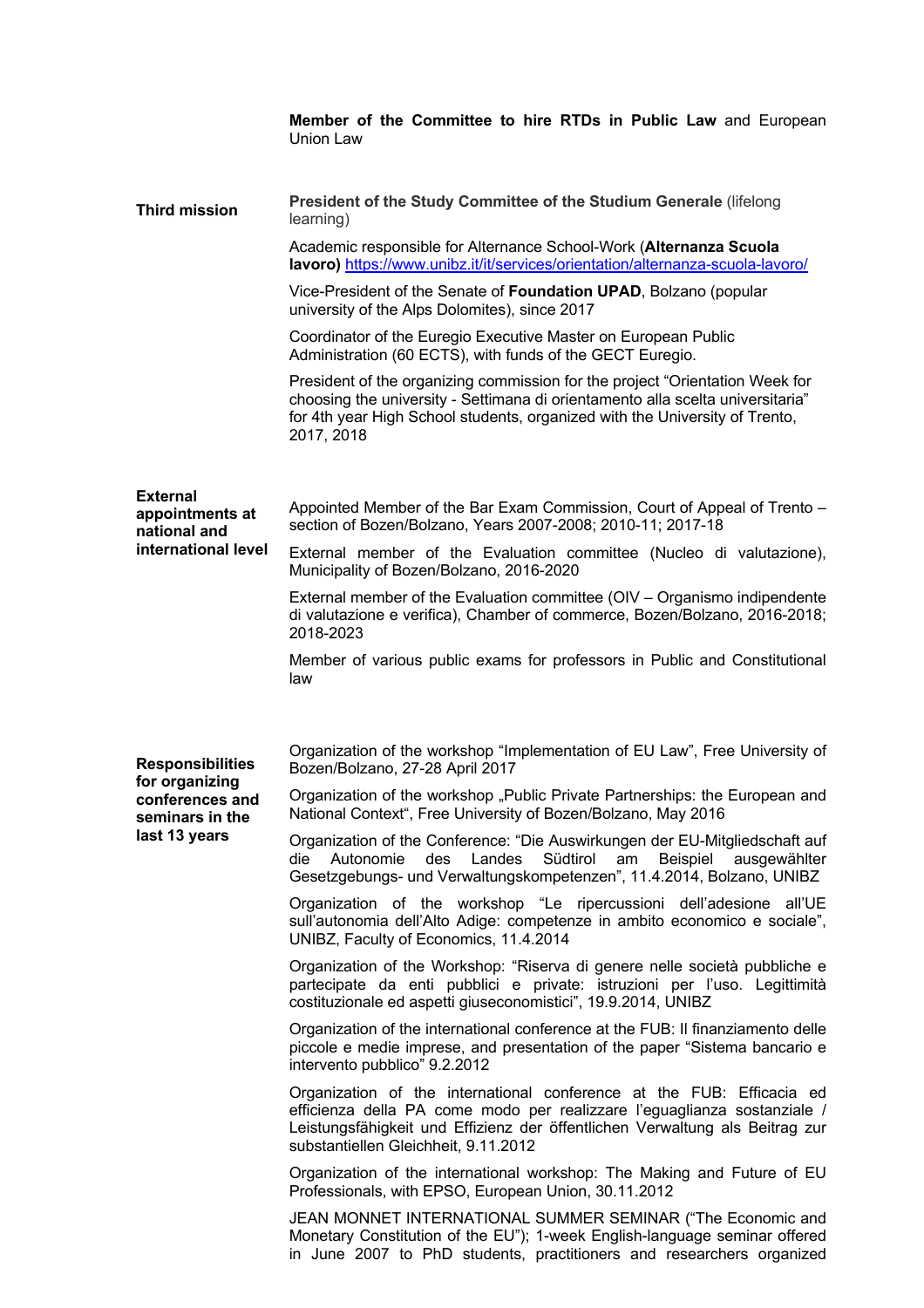|                                   | together with the School of Economics of the University of Tor Vergata, Rome<br>and financed by the European Commission; Multi-disciplinary (legal,<br>economic, political) approach                                                                                                                              |
|-----------------------------------|-------------------------------------------------------------------------------------------------------------------------------------------------------------------------------------------------------------------------------------------------------------------------------------------------------------------|
|                                   | PRIN CONFERENCE, The Prime Minister policy making role, 16-17.11.2007,<br>Free University of Bozen/Bolzano                                                                                                                                                                                                        |
|                                   | 47° International Conference of the International Institute of European Studies<br>"A. Rosmini", Bolzano. Title "Europa: Costituzione o Trattato per suo<br>fondamento? Sul Trattato di Lisbona e i suoi sviluppi" (together with prof.<br>Marcello Fracanzani)                                                   |
|                                   | Organization of "Jean Monnet Special lectures": prof. Gaja (Univ. Florence,<br>14.12.06), prof. Jean-Victor Louis (ULB, 09.11.06), prof. Bruno De Witte<br>(European University Institute and Maastricht), prof. Giovanna De Minico<br>(Univ. Federico II Naples and London School of Economics)                  |
|                                   | Scientific and organizing Committee of the International conference "The<br>Maastricht Treaty: a Watershed in European Integration?", at the EUROPEAN<br>UNIVERSITY INSTITUTE, ALUMNI ASSOCIATION, Florence, 5-6 October<br>2006                                                                                  |
|                                   |                                                                                                                                                                                                                                                                                                                   |
| <b>Experience for</b><br>research | Reviewer for the JCER, Journal of Contemporary European Research,<br>www.jcer.net                                                                                                                                                                                                                                 |
| evaluation                        | Expert present in the database of the Italian Ministry of University and<br>Research<br>Reviewer of projects of research of different universities                                                                                                                                                                |
| <b>Memberships and</b>            | Member of the Italian Association of Constitutional Law (AIC)                                                                                                                                                                                                                                                     |
| coordination of                   | Member of the International Association of Constitutional Law (IACL)                                                                                                                                                                                                                                              |
| research groups                   | Member of the International Society of Public Law ICON-S                                                                                                                                                                                                                                                          |
|                                   | Responsible for the sections "Sources of the European Union member States"<br>and "Sources of Regions and Provinces with special autonomy" - online<br>review of Constitutional Law "Osservatorio sulle fonti" (class A journal)                                                                                  |
|                                   | Since 2013 Member of the Editorial Board of the Book Series "Studies in<br>European Economic Law and Regulation", Springer Dordrecht                                                                                                                                                                              |
|                                   | Coordination of a group of Public Law Scholars from different States (prof.<br>Laffaille, Univ. Paris XIII, prof. Ana Carmona Contrera, univ. Seville, prof.<br>Happacher, univ.Innsbruck, dr. Jakob Nolte, Universität Humboldt, Berlin,<br>prof. Popelier, Univ. Antwerp) http://www.osservatoriosullefonti.it/ |
|                                   |                                                                                                                                                                                                                                                                                                                   |
| <b>Research and</b>               | Research Interest: Italian and European constitutional law, Public Economic                                                                                                                                                                                                                                       |

**scholarships** Law, European Economic and Monetary Union, Implementation and Formation of European Union Law in Italy, Regions and regionalism, Regions and EU Law, Minorities protection, Language pluralism and equality, rights to education

| <b>Date</b><br>granted | Award<br>Holder(s)     | <b>Funding Body</b>      | Title                                                                                                                           | Amount<br>received |
|------------------------|------------------------|--------------------------|---------------------------------------------------------------------------------------------------------------------------------|--------------------|
| $2018 -$<br>19         | Stefania<br>Baroncelli | Euregio mobility<br>Fund | EU - with University of Trento<br><b>Faculty of Sociology</b>                                                                   | 2.400 euro         |
| $2018 -$<br>19         | Stefania<br>Baroncelli | Euregio mobility<br>fund | <b>TIFRS</b><br>Bolzano-Innsbruck-Trento<br>(with University of Trento Faculty of<br>Law<br>and University of Innsbruck Faculty | 862.50 euro        |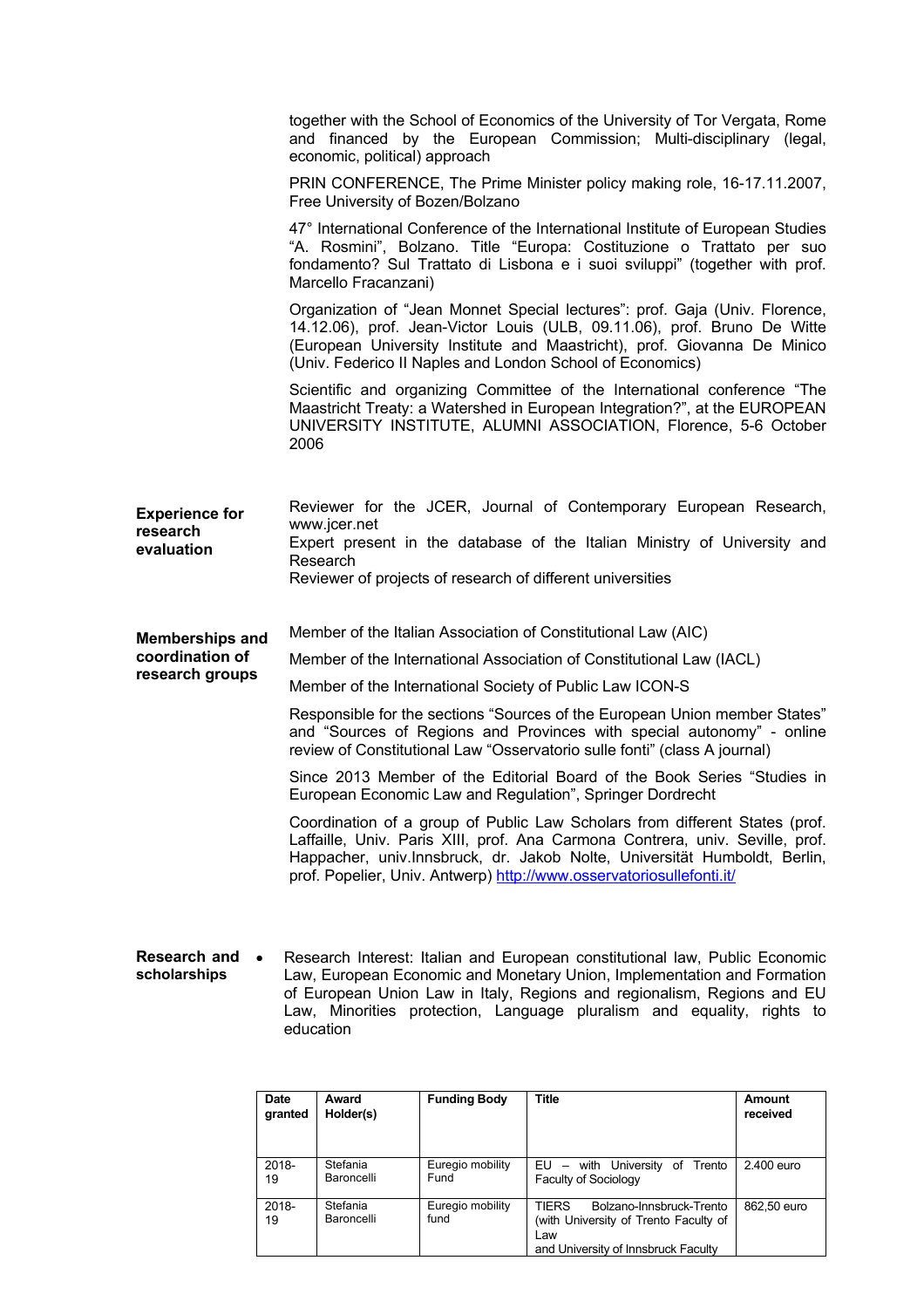|                             |                                                                                                                                                                                                                                                                 |                                                                                                                                   | of Law)                                                                                                                                                                                                |                                                                                                           |
|-----------------------------|-----------------------------------------------------------------------------------------------------------------------------------------------------------------------------------------------------------------------------------------------------------------|-----------------------------------------------------------------------------------------------------------------------------------|--------------------------------------------------------------------------------------------------------------------------------------------------------------------------------------------------------|-----------------------------------------------------------------------------------------------------------|
| 2016-<br>2019               | Stefania<br>Baroncelli                                                                                                                                                                                                                                          | Autonomous<br>Province of<br>Bolzano                                                                                              | The Implementation of EU Law in<br>Regions with a Special Status                                                                                                                                       | 100.000 euro                                                                                              |
| 2016-<br>2019               | Laura Valle                                                                                                                                                                                                                                                     | Unibz                                                                                                                             | Contract, Sustainability, Human<br>Rights, and the Corporate Social<br>Responsibility                                                                                                                  | 70.000 euro                                                                                               |
| 2015-<br>16;<br>2016-<br>17 | Stefania<br>Baroncelli                                                                                                                                                                                                                                          | Euregio mobility<br>fund                                                                                                          | <b>SERVPUB - Public Services</b><br>between Theory and Practice: a<br>legal-economic perspective<br>(with University of Trento Faculty of<br>Law)                                                      | 4.600 euro                                                                                                |
| 2015-<br>16:<br>2016-<br>17 | Stefania<br>Baroncelli                                                                                                                                                                                                                                          | Euregio mobility<br>fund                                                                                                          | PRIVATE PUBLIC<br>PARTNERSHIP: a legal and<br>managerial approach (with<br>University of Trento Faculty of Law)                                                                                        | 8.500 euro                                                                                                |
| 2015-<br>16;<br>2016-<br>17 | Stefania<br>Baroncelli                                                                                                                                                                                                                                          | Euregio mobility<br>fund                                                                                                          | BITES - Bolzano-Innsbruck-Trento<br>European Seminars" (with<br>University of Trento Faculty of Law<br>and University of Innsbruck Faculty<br>of Law)                                                  | 1.080 euro                                                                                                |
| 2015-<br>17                 | Stefania<br>Baroncelli                                                                                                                                                                                                                                          | European<br>Commission                                                                                                            | Jean Monnet network on Women<br>leadership @IR                                                                                                                                                         | 1.500 euro                                                                                                |
| 2014                        | Stefania<br>Baroncelli,<br>University<br>of<br>Wien<br>(coordinator)                                                                                                                                                                                            | H2020-<br><b>EUROSOCIETY-</b><br>2014<br>European<br>Commission<br>(research)                                                     | "Heterogeneous Monetary Union<br>During and After the Financial<br>Crisis" CALL: Overcoming the<br>Crisis: New Ideas, Strategies and<br>Governance Structures for Europe                               | Ranked<br>positively, but<br>not financed<br>due<br>to<br>financial<br>restrictions                       |
| 2012-<br>2013               | Stefania<br>Baroncelli                                                                                                                                                                                                                                          | Hypo Tirol Bank<br>(Innsbruck)<br>and<br>University<br>of<br><b>Innsbruck</b>                                                     | "Hypo Tirol Guest Scientist"<br>Forschungsprojekttitel: Der Einfluss<br>der Währungs - und Wirtschaftsunion<br>auf die europäischen Verfassungen<br>am Beispiel Italien, Österreich und<br>Deutschland | 8,688<br>euro<br>(not accepted<br>for<br>incompatibility<br>with<br>internal<br><b>FUB</b><br>regulation) |
| 2013                        | Stefania<br>Baroncelli                                                                                                                                                                                                                                          | Autonomous<br>Province<br>of<br>Bolzano.<br>Coordinator:<br>University<br>of<br>Innsbruck. FUB:<br>Unit of Research,<br>2012-2015 | "Die<br>Auswirkungen<br>EU-<br>der<br>Mitgliedschaft auf die Autonomie des<br>Landes<br>Südtirol<br>Beispiel<br>am<br>ausgewählter Gesetzgebungs- und<br>Verwaltungskompetenzen",                      | 52.600 euro                                                                                               |
| 2013                        | Stefania<br>Baroncelli                                                                                                                                                                                                                                          | Italian<br>Ministry<br>tor<br>Education<br>and<br>Research<br>(MIUR)                                                              | fattore<br>La<br>lingua<br>di<br>come<br>integrazione sociale e<br>politica<br>PRIN 2010-2011                                                                                                          | 37.000 euro                                                                                               |
| 2007-<br>2011               | Stefania<br>Baroncelli<br>responsible for<br>workpackage<br>"The<br>teaching<br>tools<br>in<br>European<br>integration (law,<br>economics,<br>history, political<br>science<br>and<br>cultural studies)"<br>Coordination:<br>University of Tor<br>Vergata, Rome | European<br>Commission                                                                                                            | SENT - The Network of European<br>Studies                                                                                                                                                              | 3.500 euro                                                                                                |
| 2008-<br>2010               | National<br>coordinator:<br>prof. Beniamino<br>Caravita<br>di<br>Toritto,<br>with<br>Scuola<br>Superiore della<br>Pubblica<br>amministrazione<br>locale (SSPAL)                                                                                                 | Ministry<br>Italian<br>Education<br>for<br>and<br>Research<br>(MIUR)                                                              | <b>PRIN 2007</b><br>"La potestà regolamentare degli enti<br>locali (art. 117, c. 6 Cost.) nelle<br>Regioni a statuto differenziato"<br>Member of local unit (univ. Palermo)                            | Not<br>direct<br>access                                                                                   |
| 2008-<br>2010               | Stefania<br>Baroncelli<br>together<br>with                                                                                                                                                                                                                      | and the<br>DAAD<br>Italian<br>Ministry<br>Education<br>for                                                                        | VIGONI PROJECT. Project with the<br>"Institutional<br>title<br>pluralism<br>and<br>participation to EU processes: two                                                                                  | 3.600 euro                                                                                                |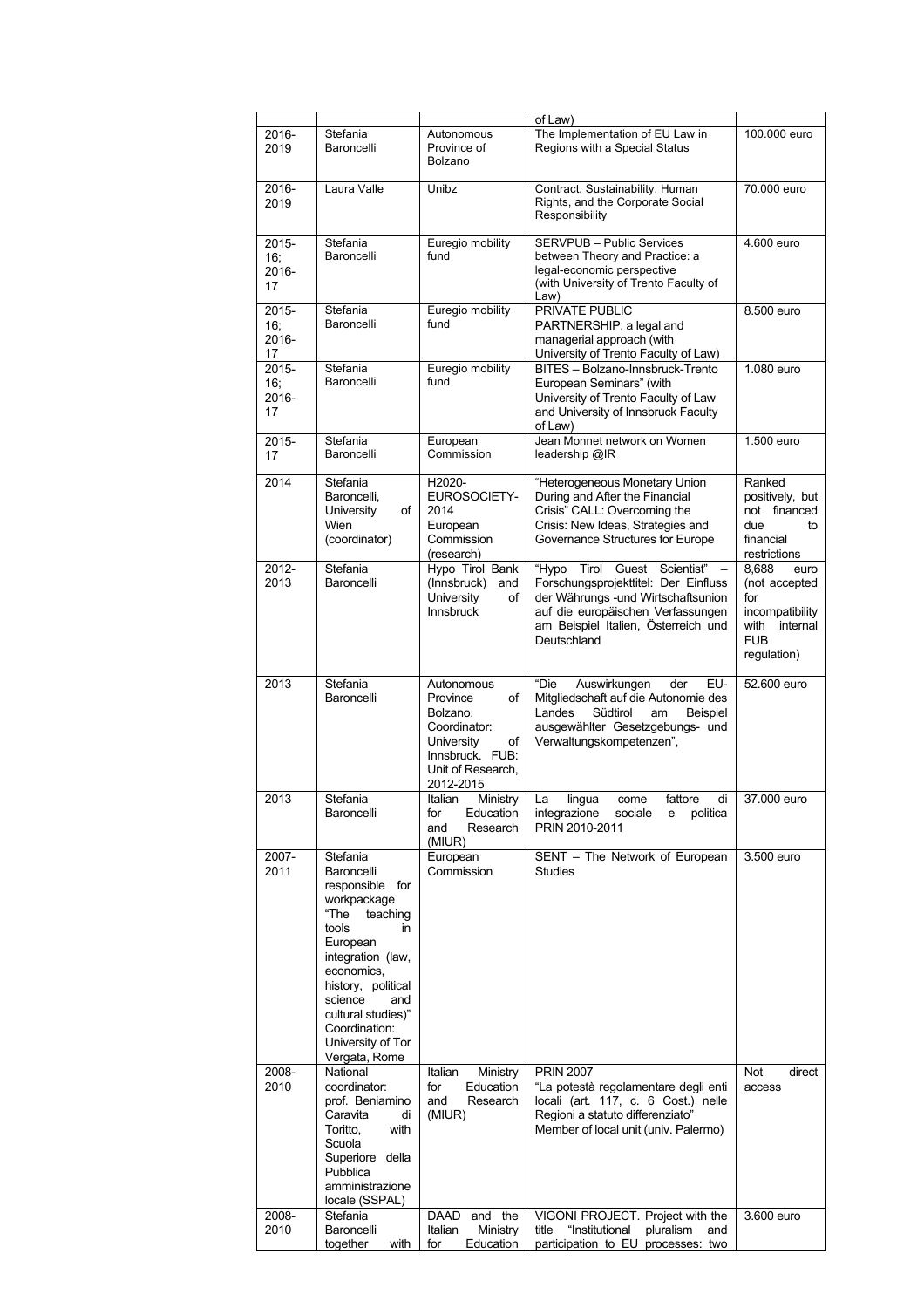|             | prof.<br>Tanja<br>Börzel<br>(Freie<br>Universität<br>Berlin) | Research<br>and<br>(MIUR)                                                                                                                                                                        | models in comparison (Germany<br>and Italy)"                                                                                                                                                                                  |              |
|-------------|--------------------------------------------------------------|--------------------------------------------------------------------------------------------------------------------------------------------------------------------------------------------------|-------------------------------------------------------------------------------------------------------------------------------------------------------------------------------------------------------------------------------|--------------|
| 2008-<br>11 | Stefania<br>Baroncelli<br>and<br>Paolo Giudici               | Province<br>of<br>Bozen/Bolzano<br>in the framework<br>of the CRELE<br>(Center for Law<br>Economics<br>and<br>of the School of<br>Economics of the<br>University<br>Free<br>of<br>Bozen/Bolzano) | "॥<br>finanziamento delle medie e<br>piccole imprese: mercato dei capitali,<br>banche regionali, ed obiettivi di<br>sviluppo regionale"                                                                                       | 190,000 euro |
| 2006-<br>11 | Stefania<br>Baroncelli                                       | European<br>Commission                                                                                                                                                                           | Jean Monnet project "The EU and its<br>external dimension"                                                                                                                                                                    | 41.312 euro  |
| 2006-<br>08 | Stefania<br>Baroncelli                                       | οf<br>School<br>Economics, Free<br>University<br>οf<br>Bolzano/Bozen                                                                                                                             | From Maastricht to the European<br>Constitution. The evolving concept<br>of citizenship                                                                                                                                       | 10.733 euro  |
| 2006-<br>08 | <b>PRIN</b><br>PROJECT 2005                                  | Italian<br>Ministry<br>Education<br>for<br>Research<br>and<br>(MIUR)                                                                                                                             | "The policy-making role of the Italian<br>Government and the powers of<br>promotion and coordination of the<br>Prime Minister in the<br>field<br>of<br>Community<br>European<br>decision-<br>making. Perspectives for reform" | 22,000 euro  |

**Languages** Italian (native language), German (level C1-C2, Test DAF fluent in writing and spoken), English (level C1, Cambridge Certificate, fluent in writing and spoken), French (level C1-C2: fluent: written and spoken), Spanish (intermediate in writing and spoken)

**Presentations at scientific conferences over past 10 years** 

Luxembourg University, School of Law, conference "European Economic Law" (paper presented "Monetary Policy and Judicial Review"), November 28-29, 2018

Bari University, conference "Innovazione didattica universitaria e strategie degli Atenei italiani - Teaching innovation and strategies of the Italian universities" (paper presented ""The challenges of a small multilingual university with an international vocation"), October 17-19, 2018

Luiss, School of Law, conference "L'attuazione del diritto dell'Unione Europea in Italia. Un bilancio a 5 anni dall'entrata in vigore della legge n. 234 del 2012 – The implementation of EU Law in Italy. An evaluation after 5 years from the adoption of Law No. 234 of 2012" (presentation of the paper "Lo sdoppiamento della "legge comunitaria": una scelta avveduta? - The splitting of "Community law": a wise choice?", Rome, January 15, 2018

King's College, London, JMCE Annual Conference 2017 "The Political and Economic Consequences of Brexit for the EU and the UK" (paper: "Parliaments and the Constitutional Courts"), November 7, 2017

European University Institute, Florence, conference on "The Future of Europe and Challenges for European Higher Education" (paper "Brexit and its consequences for Education in the EU"), July 29, 2017

Goethe University, Frankfurt-am-Main, conference "Populism, Prejudices and Perspectives: Italy and Germany" (paper "Long-term vs. short term perspectives: adaptation, stability and the role of institutions in the management of the Euro crisis in Germany and Italy"), November 11-12, 2016

Free University of Bolzano, conference "Shifting Boundaries" (paper "Linguistic Citizenship") co-organizer, Bolzano, November 17-18, 2016

Free University of Bolzano, conference The end of the "ever closer union"? Legal aspects of Brexit, Plexit and other potentially disintegrative elements in EU law" (paper "The role of the ECB in the mitigating the crisis (OMT /QE)"), October 24-25, 2016

Brussels, European Commission, conference "Global Governance in Times of Global Challenges", (presentation on "Promotion of human rights, fundamental freedoms and rule of law"), Brussels, October 17-18, 2016

Trento University, SGEU conference on "EU Courts and the Economic and Monetary Union", June 18, 2016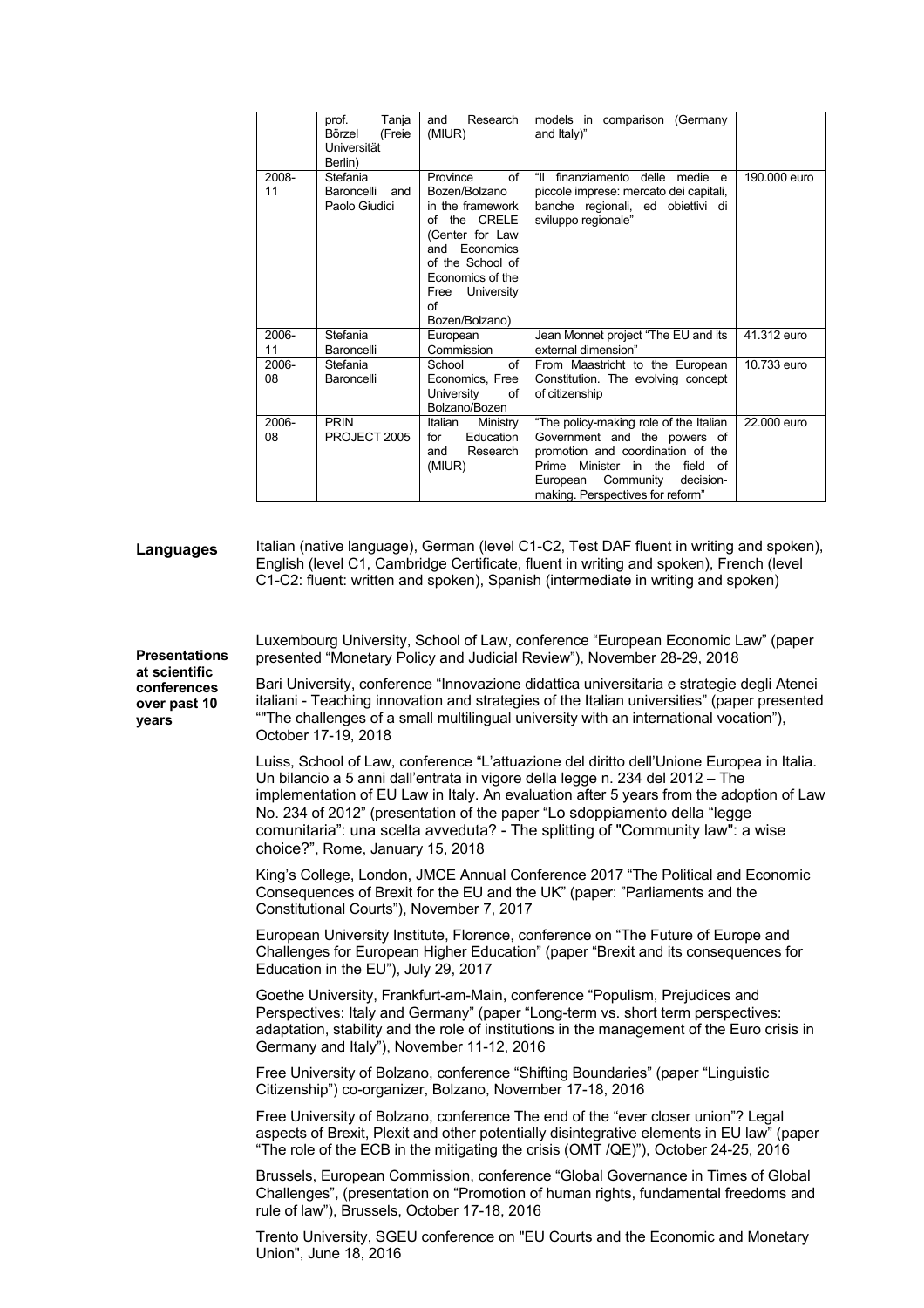Florence, School of Law, conference on La lingua come fattore di integrazione sociale e politico (paper "Le Regioni a Statuto speciale and their role in language minorities' protection"), February 2016

Palermo, School of Law, conference on Vecchie e nuove minoranze. Definizione e strumenti di tutela (paper "partiti etnici e rappresentanza politica"), December 2015

Copenhagen, School of Law, conference on "The European Court of Justice, the European Central Bank, and the Supremacy of EU Law", September 2016

Boston, EUSA conference (paper "Constitutional principles and ethno-regional parties") March 5, 2015

World Congress of Constitutional Law, Oslo, (paper "Constitutional principles and ethno-regional parties"), June 19, 2014

University of Trento, PhD Program, School of International Studies (paper: New Rules for the Financial Sector: the European Banking Union), October 21, 2014

Free University of Bolzano and Ordine degli Avvocati di Bolzano (paper "Le quote di genere nei consigli di amministrazione delle società pubbliche: la legittimità costituzionale"), September 2014

SGEU Conference on the European Union, The Hague, The Netherlands (paper "Parties, Elections and 'Reliable Majorities' in the European Parliament"), 5-7 June 2014

World Congress of Constitutional Law (paper "Constitutional principles and ethnoregional parties") 19.6.2014

School of Law, University of Florence, Seminar Scuola Barile "Le proposte di riforma costituzionale" (paper "I rapporti con l'Unione europea") 13.02.14

University of Catania, School of Law. Project Jean Monnet financed by the European Commission, European Union, with the title "Nuove strategie per lo sviluppo democratico e l'integrazione politica in Europa" (paper "Deputati indipendenti ed efficienza del parlamento") 29 November 2013

Tilburg Law School, conference "The Constitutionalization of European Budgetary Constraints: A Comparative and Interdisciplinary Perspective" (paper "The independence of the ECB and the economic crisis") 30-31 May 2013

Baltimore, MD, EUSA conference (paper "Linguistic pluralism and the EU"), May 9-11, 2013

Presentation of the paper "Il principio costituzionale del pareggio di bilancio e il ruolo della Corte dei conti", Conference organized by the Corte dei conti for the 150 Anniversary of its foundation, Castello del Buon Consiglio, Trento, 14.12.2012

Presentation of the paper "Stability as a constitutional principle of the European Monetary Union", Villa Vigoni, Italian-German dialogue, Como, 22-24.7.2011

Presentation of the paper "Patterns in EU Studies: Multilingualism, Intercultural Learning and Multidisciplinary approaches", EUSA INTERNATIONAL CONFERENCE, BOSTON, MA, March 3-5, 2011

Presentation of the paper "Teaching EU Studies in Europe Today: A Comparative, Cross Disciplinary Methodological Assessment, EUSA INTERNATIONAL CONFERENCE, Los Angeles, CA, April 23-26, 2009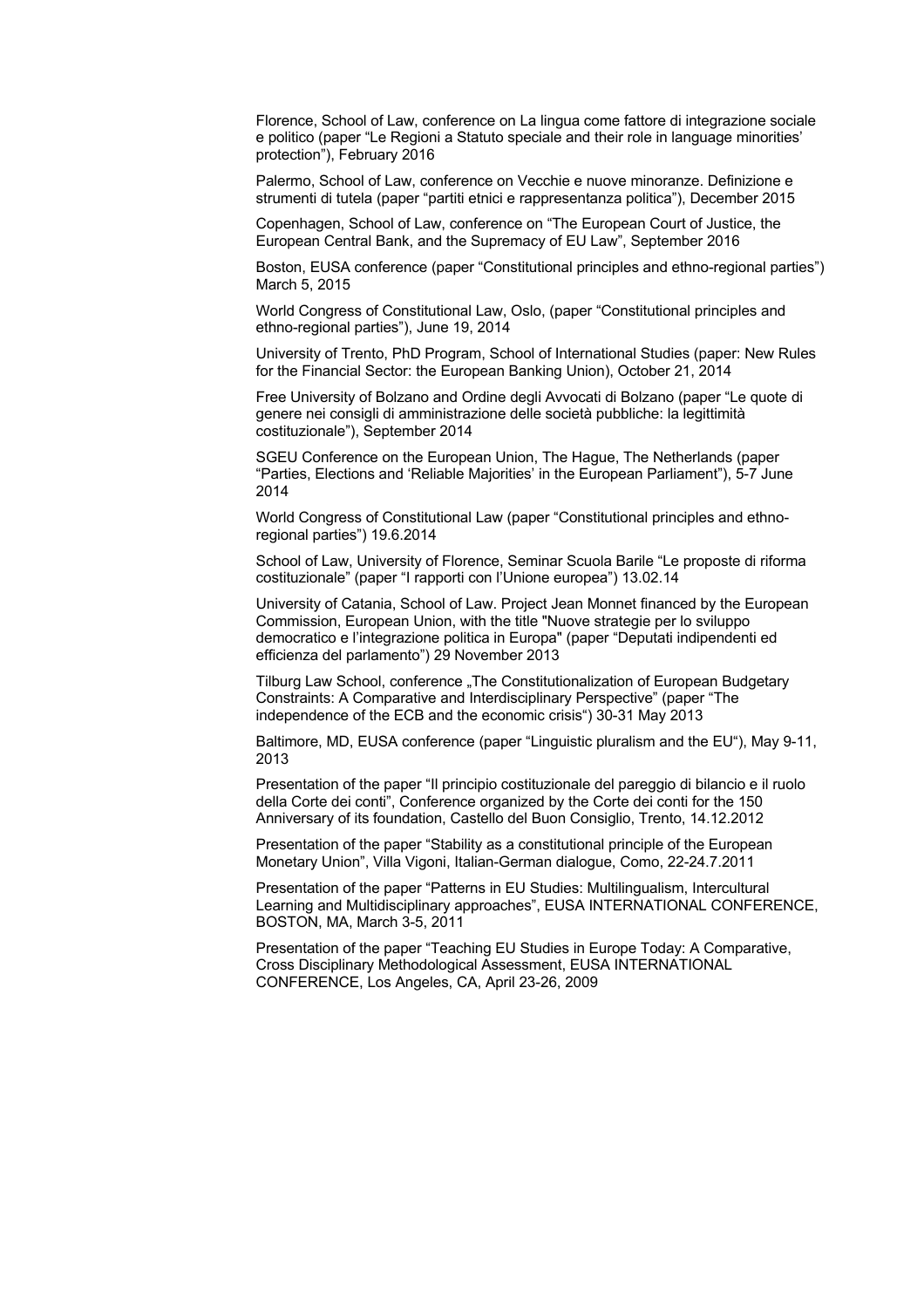## **Selected Publications**

Books – Authored

"La partecipazione dell'Italia alla governance dell'Unione europea nella prospettiva del Trattato di Lisbona", Giappichelli, Torino, 2008

"La Banca centrale europea: profili giuridici e istituzionali. Un confronto con il modello americano della Federal Reserve", Florence, European Press Academic Publishing, 2000

Books – Edited

S. Baroncelli - P. Giudici (co-editors) (2016), Il finanziamento delle piccole e medie imprese: mercato dei capitali, banche regionali ed obiettivi di sviluppo regionale, il mulino, Bologna (accepted for publication - forthcoming)

Fracanzani MM, Baroncelli S (a cura di) (2017). Le Università: fra autonomia, formazione e informazione. INSTITUT INTERNATIONAL D'ÉTUDES EUROPÉENNES ANTONIO ROSMINI, NAPOLI:Edizioni Scientifiche Italiane, ISBN: 978-88-495-3416-0

S. Baroncelli (2017), Regioni a statuto speciale e tutela della lingua. Quale apporto per l'integrazione sociale e politica? Torino, Giappichelli

Fracanzani – Baroncelli (2015), L'Ethos dell'Europa, Institut International d'Etudes Européennes Antonio Rosmini, Edizioni Scientifiche Italiane, Napoli

Baroncelli S (a cura di) (2015). Efficacia ed efficienza della pubblica amministrazione: un modo per realizzare l'eguaglianza sostanziale = Effektivität und Effizienz der öffentlichen Verwaltung: ein Weg zur Umsetzung des materiellen Gleichheitsprinzip. Bolzano:Bozen-Bolzano University Press, ISBN: 978-88-6046- 081-3

Obwexer W, Happacher E, Baroncelli S, Palermo F (a cura di) (2015). EU-Mitgliedschaft und Südtirols Autonomie: Die Auswirkungen der EU-Mitgliedschaft auf die Autonomie des Landes Südtirol am Beispiel ausgewählter Gesetzgebungsund Verwaltungskompetenzen. Vienna:Verlag Österreich, ISBN: 978-3-7046-7185- 1

Obwexer W, Happacher E, Baroncelli S, Palermo F (a cura di) (2015). L'impatto del diritto dell'Unione Europea sull'autonomia dell'Alto Adige/Südtirol. NAPOLI:Ed. Scientifiche Italiane, ISBN: 978-88-495-2995-1

Baroncelli S (a cura di) (2015). Profili costituzionali del Trentino Alto Adige/Südtirol: lezioni e materiali. Torino:Giappichelli, ISBN: 978-88-348-5936-0

Baroncelli S, Farneti R, Horga I, Vanhoonacker S (a cura di) (2014). Teaching and Learning the European Union. Traditional and Innovative Methods. p. 1-248, BERLIN HEIDELBERG:Springer-Verlag, ISBN: 978-94-007-7042-3

Fracanzani MM, Baroncelli S (a cura di) (2014). Quale religione per l'Europa?. Napoli:Edizioni Scientifiche italiane, ISBN: 9788849528695

Baroncelli S, Fracanzani M (a cura di) (2012). Quale lingua per l'Europa? Welche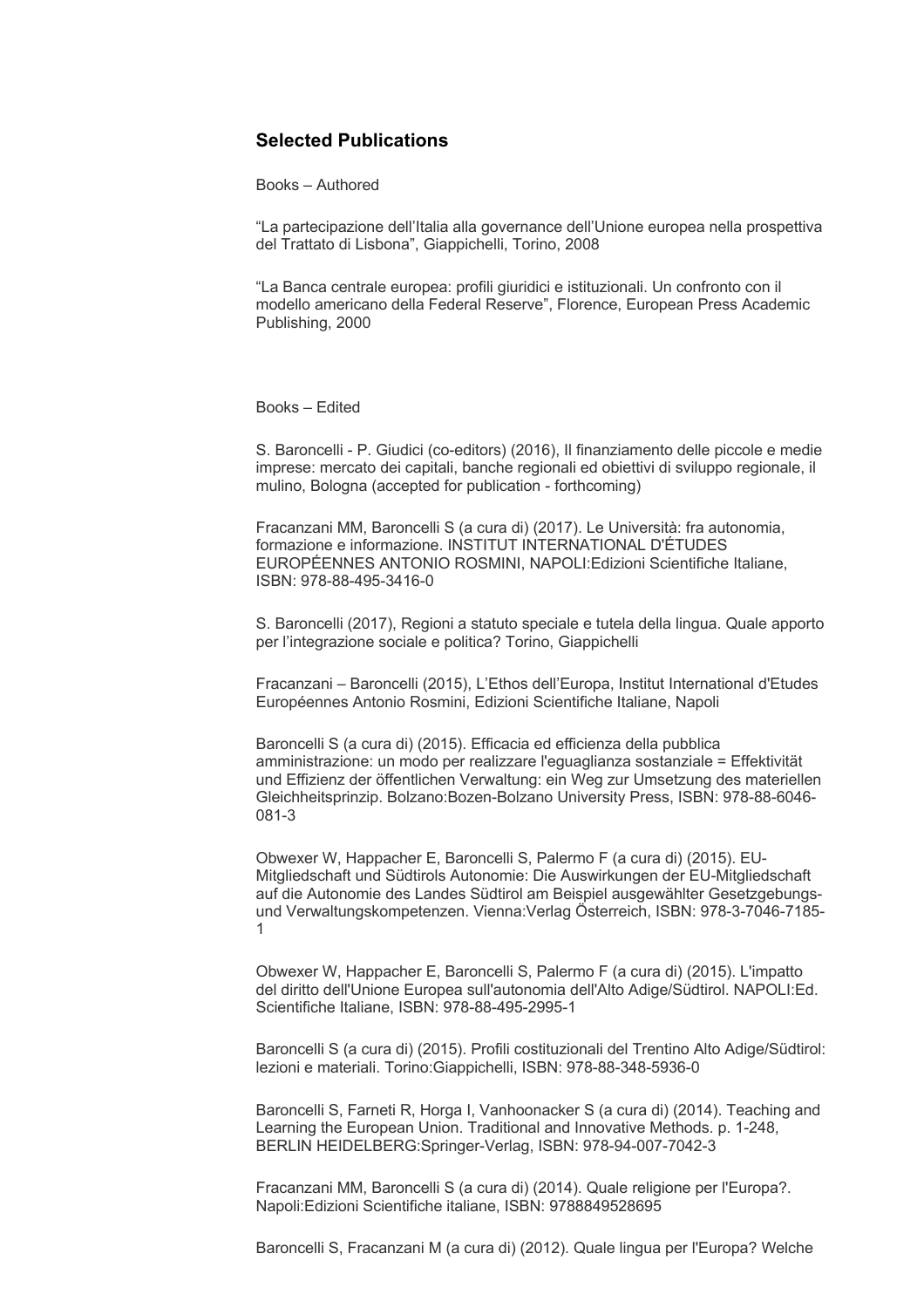Sprache für Europa?Institut International D'Etudes Européennes Rosmini. p. 1- 138, NAPOLI:Edizioni Scientifiche Italiane, ISBN: 978-88-495-2434-5

S. Baroncelli - MM. Fracanzani (2010) "Europa: Costituzione o Trattato per suo Fondamento. Sul Trattato di Lisbona e suoi sviluppi", ESI, Naples

Baroncelli S. (2008), "Il ruolo del Governo nella formazione e applicazione del diritto dell'UE: le peculiarità di un sistema costituzionale multilivello", Torino, **Giappichelli** 

Baroncelli S. - C. Spagnolo - L.S. Talani (co-editors) (2008), Back to Maastricht. Obstacles to Constitutional Reform within the EU Treaty (1991-2007), Cambridge, Cambridge Scholars Press

Baroncelli S - G. Varvesi (co-editor) (2002), Europe in progress, Critical issues in the process of European integration, Florence, European University Institute, EPAP

#### Journal Articles

S. Baroncelli – R. Farneti – M. Rosini, "Groups, Elections and 'Reliable Majorities' in the European Parliament" (subject to review process)

Baroncelli S. - Rosini M. (2018). Costituzione e vincoli europei di bilancio. OSSERVATORIO SULLE FONTI, p. 1-28, ISSN: 2038-5633

Baroncelli S. (2018). Il contesto europeo può condizionare il potere presidenziale di affidamento dell'incarico di governo?. FEDERALISMI.IT, p. 1-6, ISSN: 1826- 3534

Baroncelli S. (2018). Long-term vs short-term perspectives: Adaptation, stability and the roles of the constitutional courts in the management of the Eurozone crisis in Germany and Italy. CONTEMPORARY ITALIAN POLITICS, vol. 10, p. 36-55, ISSN: 2324-8823, doi: 10.1080/23248823.2018.1438346

Baroncelli S (2017). Editoriale. OSSERVATORIO SULLE FONTI, p. 1-8, ISSN: 2038-5633

Baroncelli S (2016). La protezione linguistica nelle Regioni a Statuto speciale fra lingue minoritarie e lingue dei nuovi immigrati. OSSERVATORIO SULLE FONTI, p. 1-15, ISSN: 1591-9064

Baroncelli S (2016), "The Gauweiler Judgment in View of the Case Law of the European Court of Justice on European Central Bank Independence: Between Substance and Form", in Maastricht Journal of European and Comparative Law, 1, 79-98 ISSN: 1023-263X

Baroncelli S (2015). Il disegno di riforma costituzionale Renzi-Boschi e i suoi riflessi sulle autonomie speciali tra tendenze centralistiche, clausola di maggior favore e principio dell'intesa. OSSERVATORIO SULLE FONTI, vol. 2015, ISSN: 1591-9064

Baroncelli S (2014). L'Unione bancaria europea e il meccanismo di risoluzione delle crisi. QUADERNI COSTITUZIONALI, p. 447-449, ISSN: 0392-6664

Baroncelli S (2010). Risk of bacterial infection does not constitute force majeure in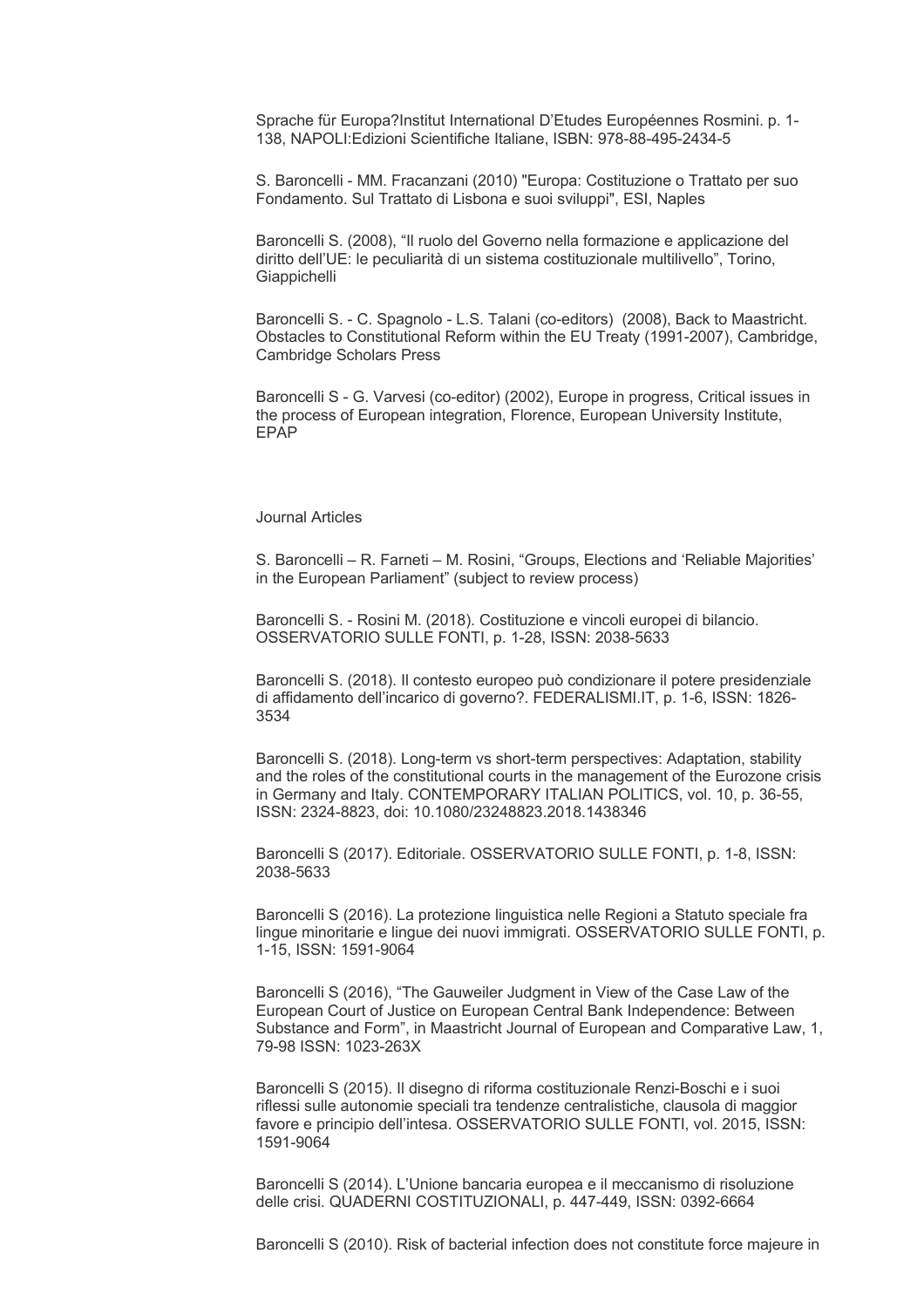export refunds. EUROPEAN JOURNAL OF RISK REGULATION, vol. 3, p. 297- 301, ISSN: 1867-299X

Baroncelli S, Farneti R (2010). Teaching tools in EU studies and Social Networking. EUSA REVIEW, vol. Fall, p. 18-20, ISSN: 1535-7031 http://www.eustudies.org/files/eusa\_review/fall10final3.pdf

Baroncelli S (2010). Il ruolo dei Parlamenti nazionali a seguito della sentenza della Corte costituzionale tedesca sul Trattato di Lisbona. IMAGO EUROPAE, p. 12-18, ISSN: 1973-3151

Baroncelli S (2009). Le specificità dell'Unione economica e monetaria europea: il "modello UME" è ancora valido?. IL DIRITTO DELL'ECONOMIA, vol. 1, p. 35-66, ISSN: 1123-3036

Baroncelli S (2008). Le fonti del diritto nell'UE dal Trattato di Roma al Trattato di Lisbona: verso un'accresciuta complessità del sistema. OSSERVATORIO SULLE FONTI, p. 1-46, ISSN: 2038-5633

Baroncelli S, Farkas O (2008). Il metodo di coordinamento aperto e le sue applicazioni al governo economico e occupazionale dell'Unione europea: il contesto comunitario e le ricadute sull'ordinamento interno. OSSERVATORIO SULLE FONTI, p. 1-23, ISSN: 2038-5633

Baroncelli S (2007). Analisi legale del rischio alimentare: uno sguardo alla giurisprudenza comunitaria. CONSUMATORI, DIRITTI E MERCATO, vol. 2, ISSN: 1590-1661

Baroncelli S (2004). Quale ruolo per la Banca centrale europea?. QUADERNI COSTITUZIONALI, p. 411-413, ISSN: 0392-6664

Baroncelli S (2004). Bilanciamento dei poteri e federalismo nell'assetto della Federal Reserve. RASSEGNA DI DIRITTO PUBBLICO EUROPEO, vol. 2, p. 93- 137, ISSN: 1722-7119

Baroncelli S (2002). L'introduzione dell'euro: l'occasione per un dialogo fra Parlamento europeo e Banca centrale. QUADERNI COSTITUZIONALI, ISSN: 0392-6664

Baroncelli S (1999), Gli atti normativi della Banca centrale europea nell'ordinamento comunitario, in Ugo De Siervo, Osservatorio sulle fonti 1999, Torino, Giappichelli, 7-43

Baroncelli S (1998) Sviluppi in tema di qualità della legge e riforma del regolamento della camera dei deputati, in Ugo De Siervo, Osservatorio sulle fonti 1997, Torino, Giappichelli, 155-177

Baroncelli S (1998). Il drafting e le leggi regionali: le esperienze recenti. in ITER LEGIS, p. 173-213, ISSN: 1720-4569

#### Book Chapters

Baroncelli S. (2018), Lo sdoppiamento della "legge comunitaria": una scelta avveduta?, in E. Moavero Milanesi – G. Piccirilli (a cura di), Attuare il diritto dell'Unione europea in Italia, Un bilancio a 5 anni dall'entrata in vigore della legge n. 234 del 2012, Collana Studi, Luiss, Dipartimento di giurisprudenza, Cacucci, Bari, p. 121-140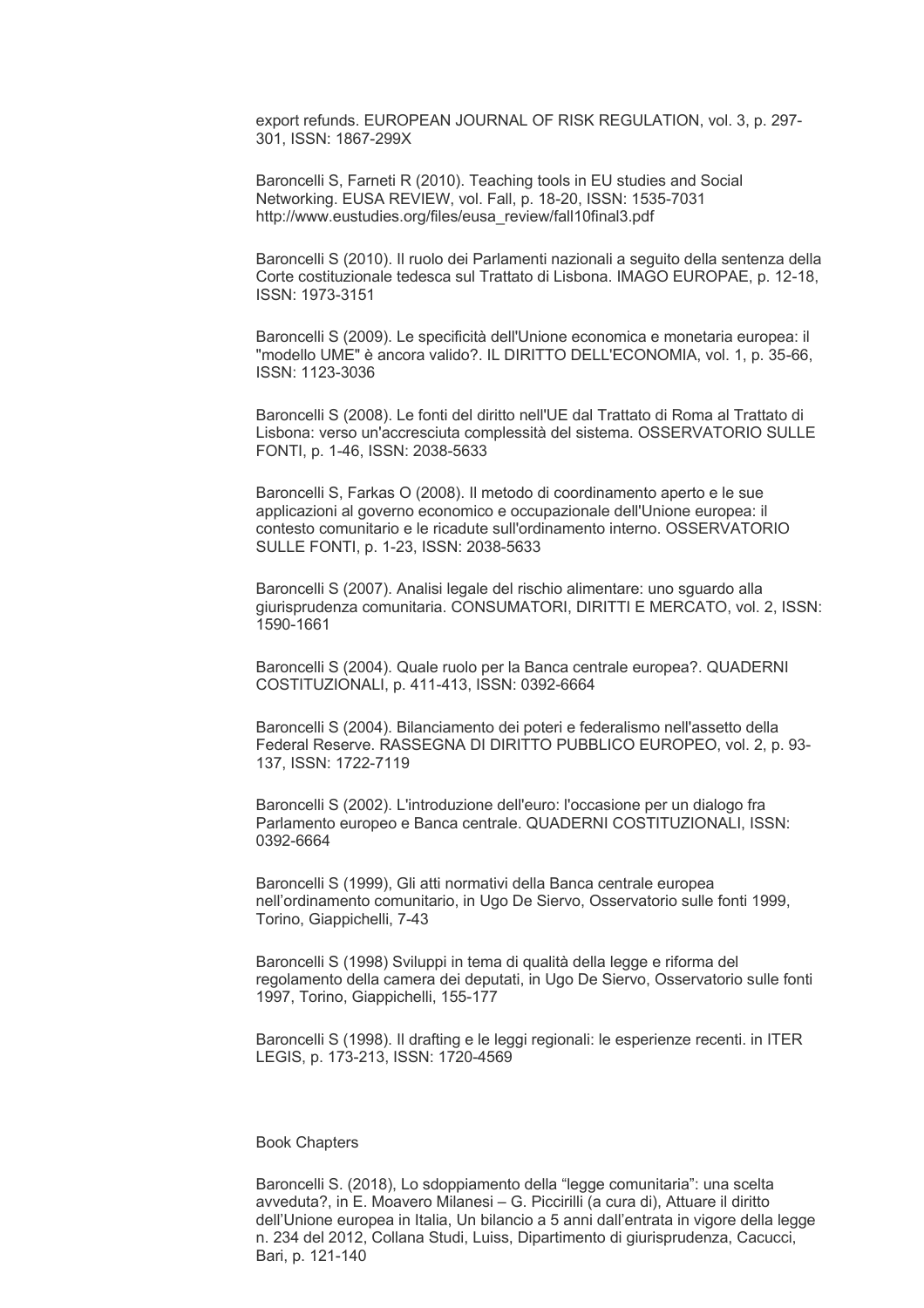Baroncelli S. (2018). La specialità nello Statuto del Trentino-Alto Adige. Il dibattito politico, le proposte di revisione, in M. Cardia (a cura di), Aipsa, p. 71-78, ISBN: 978-88-98692-58-3

Baroncelli S. - Rosini M. (2018). Principi costituzionali e partiti etnoregionalisti, in De Grazia L. - Lorello L. - Verde G., (a cura di), Vecchie e nuove minoranze: Definizioni e strumenti di tutela. vol. 15, p. 115-152, Maggioli, ISBN: 9788891628060

Baroncelli S (2017). La protezione linguistica nelle Regioni a Statuto speciale fra lingue minoritarie e lingue dei nuovi immigrati. In: (a cura di): Baroncelli S, Regioni a statuto speciale e tutela della lingua: Quale apporto per l'integrazione sociale e politica?. p. XV-XXIX, Torino:Giappichelli, ISBN: 9788892106581

Baroncelli S, Fracanzani M M (2017). Prefazione. In: (a cura di): Baroncelli S, Fracanzani M M, Le Università fra autonomia, formazione e informazione. Napoli:Editoriale Scientifica Italliana (ESI), p. 7-8, ISBN: 978-88-495-3416-0

Baroncelli S (2016). Il ruolo chiave delle Regioni a Statuto speciale nella promozione dei diritti linguistici. In: (a cura di): Caretti P;Mobilio G, La lingua come fattore di integrazione sociale e politica. p. 161-182, Torino:Giappichelli, ISBN: 9788892105201

Baroncelli S (2015). Efficienza, efficacia della pubblica amministrazione e attuazione del principio di eguaglianza sostanziale . In: (a cura di): Baroncelli S, Efficacia ed efficienza della PA come modo per realizzare l'eguaglianza sostanziale / Leistungsfähigkeit und Effizienz der Öffentlichen Verwaltung als Beitrag zur substantiellen Gleichheit. p. 1-10, BOLZANO:Bolzano University Press, ISBN: 978-88-6046-081-3

Baroncelli S (2015). Öffentliche Dienste. In: (a cura di): Obwexer W;Happacher E;Baroncelli S;Palermo F, EU-Mitgliedschaft und Südtirols Autonomie: Die Auswirkungen der EU-Mitgliedschaft auf die Autonomie des Landes Südtirol am Beispiel ausgewählter Gesetzgebungs- und Verwaltungskompetenzen. p. 207-256, Verlag Österreich, ISBN: 978-3-7046-7185-1

Obwexer W, Happacher E, Baroncelli S, Palermo F (2015). Vorwort. In: (a cura di): Obwexer W, Happacher E, Baroncelli S, Palermo F, EU-Mitgliedschaft und Südtirols Autonomie: Die Auswirkungen der EU-Mitgliedschaft auf die Autonomie des Landes Südtirol am Beispiel ausgewählter Gesetzgebungs- und Verwaltungskompetenzen. Wien:Verlag Osterreich, p. V-VII, ISBN: 978-3-7046- 7185-1

Baroncelli S (2015). I servizi pubblici. In: (a cura di): Obwexer W;Happacher E;Baroncelli S;Palermo F, L'impatto del diritto dell'Unione Europea sull'autonomia dell'Alto Adige/Südtirol. p. 229-278, NAPOLI:Ed. Scientifiche Italiane, ISBN: 978- 88-495-2995-1

Obwexer W, Happacher E, Baroncelli S, Palermo F (2015). Prefazione. In: (a cura di): Obwexer W, Happacher E, Baroncelli S, Palermo F, L'impatto del diritto dell'Unione Europea sull'autonomia dell'Alto Adige/Südtirol. Napoli:Edizioni Scientfiche Italiane, p. 5-7, ISBN: 978-88-495-2995-1

Baroncelli S (2015). Premessa. In: (a cura di): Baroncelli S, Profili costituzionali del Trentino Alto Adige/Südtirol: lezioni e materiali. TORINO:Giappichelli, ISBN: 978- 88-348-5936-0

Baroncelli S (2015). Regioni a Statuto speciale e Regioni a Statuto ordinario: la disciplina costituzionale. In: (a cura di): Baroncelli S, Profili costituzionali del Trentino Alto Adige/Südtirol: lezioni e materiali. p. 7-35, Torino:Giappichelli, ISBN: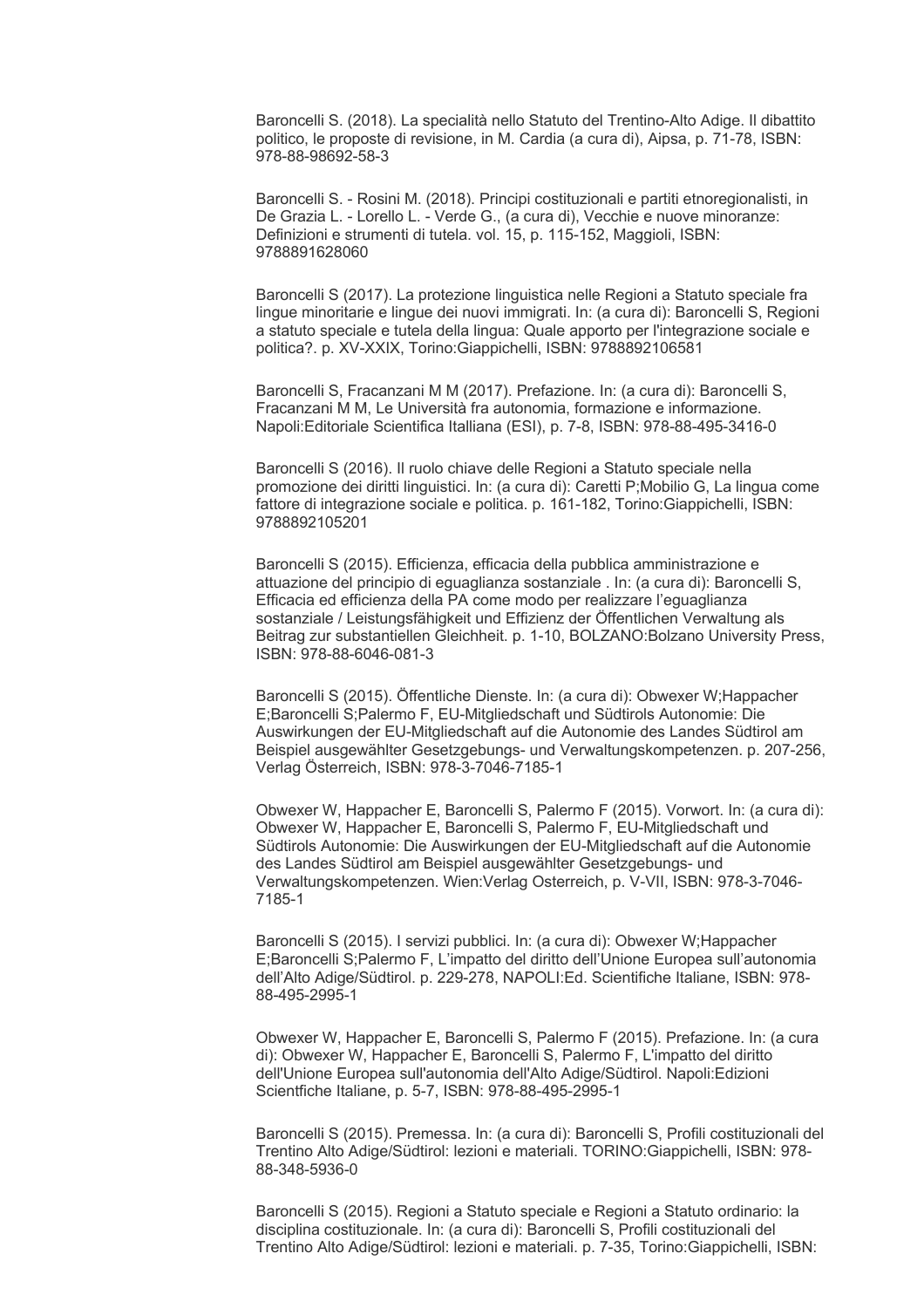978-88-348-5936-0

Baroncelli S (2015). Nuove prospettive: le riforme costituzionali e le conseguenze sulle autonomie speciali e il Trentino Alto Adige/Südtirol: fra tendenze centralistiche e principio dell'intesa. In: (a cura di): Baroncelli S, Profili costituzionali del Trentino Alto Adige/Südtirol: lezioni e materiali. p. 167-187, Torino:Giappichelli, ISBN: 978-88-348-5936-0

Baroncelli S, Fracanzani M M (2015). Prefazione. In: (a cura di): Baroncelli S, Fracanzani M M, L'Ethos dell'Europa. NAPOLI:Edizioni Scientifiche Italiane, ISBN: : 9788849530506

Baroncelli S (2014). Efficienza e deputati indipendenti nel Parlamento europeo. In: (a cura di): Ciancio A, Nuove strategie per lo sviluppo democratico e l'integrazione politica in Europa. p. 129-143, ROMA:Aracne, ISBN: 978-88-548-7425-1

Baroncelli S (2014). I rapporti con l'Unione europea. In: (a cura di): Cardone A, Le proposte di riforma della Costituzione. p. 169-204, Napoli:Edizioni Scientifiche italiane, ISBN: 9788849528404

Baroncelli S, Fracanzani M M (2014). Prefazione. In: (a cura di): Baroncelli S, Fracanzani M M, Quale religione per l'Europa?. NAPOLI:Edizioni Scientifiche Italiane, ISBN: 9788849528695

Baroncelli S (2014). The independence of the European Central Bank and the Economic Crisis. In: (a cura di): Adams M;Fabbrini F;Larouche P, The Constitutionalization of European Budgetary Constraints. p. 125-147, Oxford:Hart Publishing, ISBN: 978-1-84946-580-9

Baroncelli S, Farneti R., Vanhoonacker S. (2014). Introduction – Teaching European Studies: Educational Challenges. In: S. Baroncelli - R. Farneti - I. Horga – S. Vanhoonacker . (a cura di): S. Baroncelli - R. Farneti - I. Horga – S. Vanhoonacker , Teaching and Learning the European Union. Traditional and Innovative Teaching Methods. INNOVATION AND CHANGE IN PROFESSIONAL EDUCATION, vol. 9, p. 1-6, DORDRECHT-HEIDELBERG-NEW YORK:Springer, ISSN: 1572-1957

Baroncelli S (2014). Linguistic pluralism in European Studies. In: S. Baroncelli - R. Farneti - I. Horga – S. Vanhoonacker. (a cura di): S. Baroncelli - R. Farneti - I. Horga – S. Vanhoonacker, Teaching and Learning the European Union. Traditional and Innovative Teaching Methods. INNOVATION AND CHANGE IN PROFESSIONAL EDUCATION, vol. 9, p. 133-153, New York Dordrecht Heidelberg London:Springer, ISSN: 1572-1957

Baroncelli S, Fonti F, Stevancevic G (2014). Mapping innovative teaching methods and tools in European Studies: Results from a comprehensive study. In: S. Baroncelli, R. Farneti, I. Horga, S. Vanhoonacker . (a cura di): S. Baroncelli, R. Farneti, I. Horga, S. Vanhoonacker , Teaching and Learning the European Union. Traditional and Innovative Teaching Methods. INNOVATION AND CHANGE IN PROFESSIONAL EDUCATION, vol. 9, p. 89-109, New York Dordrecht Heidelberg London:Springer, ISSN: 1572-1957

Baroncelli S (2013). Le modalità di partecipazione istituzionale delle Regioni alla formazione del diritto UE alla luce delle esigenze di sussidiarietà e di efficacia. In: (a cura di): AA.VV., Studi in onore di Claudio Rossano. vol. 3, p. 1375-1399, NAPOLI:Jovene Editore, ISBN: 978-88-243-2220-1

Baroncelli S, Fracanzani M M (2012). Prefazione. In: (a cura di): Baroncelli S, Fracanzani M M, Quale lingua per l'Europa? Welche Sprache für Europa?. NAPOLI:Edizioni Scientifiche Italiane, ISBN: 8849528698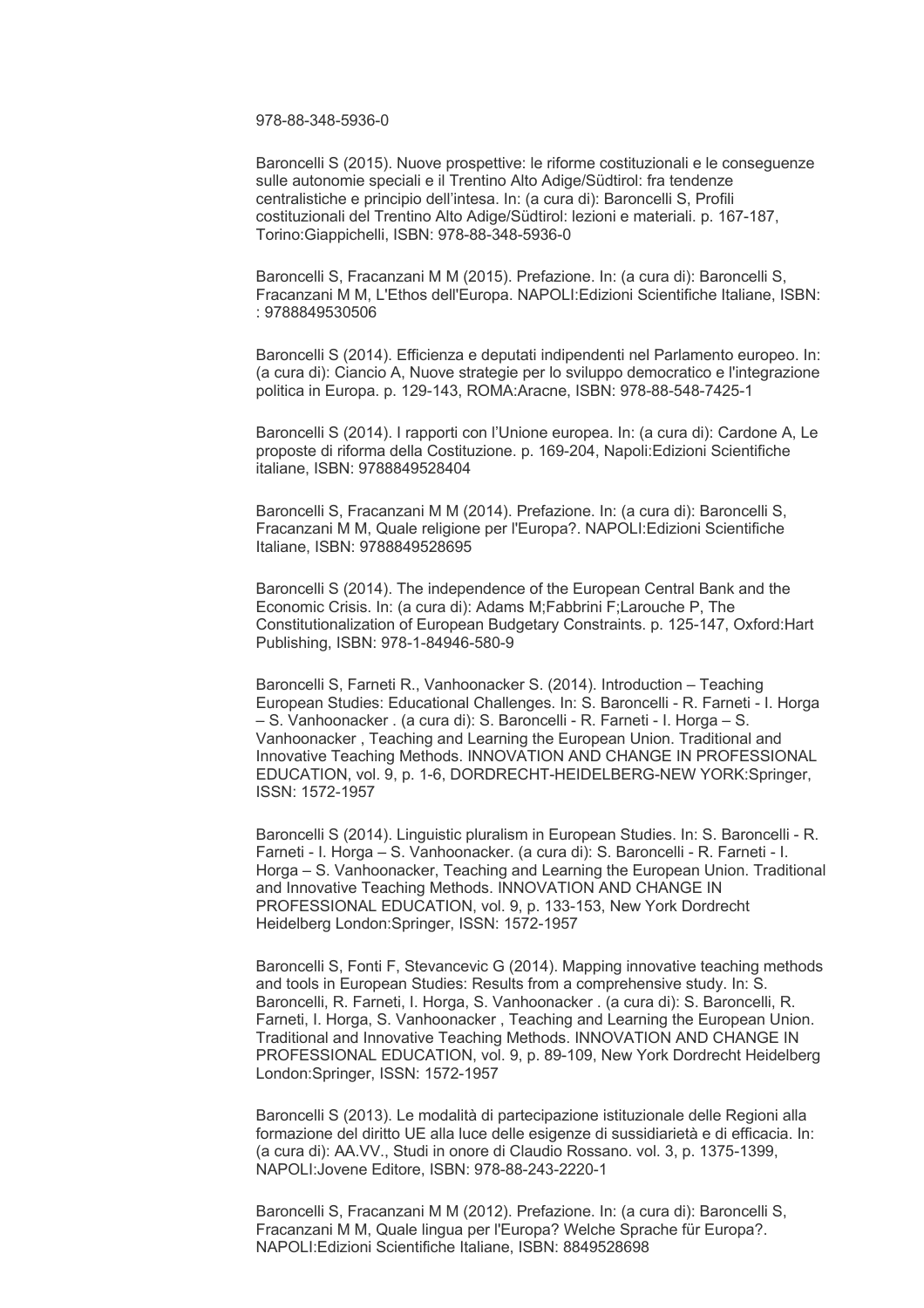Baroncelli S (2012). Quale multilinguismo per l'Unione europea? Il principio di parità della lingua nell'ordinamento giuridico europeo . In: (a cura di): Fracanzani M, Baroncelli S, Quale lingua per l'Europa? Welche Sprache für Europa?Institut International D'Etudes Européennes Rosmini. p. 81-106, NAPOLI:Edizioni Scientifiche Italiane, ISBN: 978-88-495-2434-5

Baroncelli S (2012). La composizione degli interessi delle Regioni nell'ambito della fase ascendente di formazione del diritto UE: il ruolo del CIACE e della Conferenza Stato-Regioni. In: (a cura di): AA.VV., Scritti in onore di Giuseppe Palma. p. 23-59, NAPOLI:ESI - NAPOLI, ISBN: 978-88-348-2699-7

Baroncelli S (2010). Il ruolo dei Parlamenti nazionali nell'evoluzione dinamica dell'Unione europea. In: (a cura di): AAVV, Scritti in onore di Luigi Arcidiacono. vol. 1, p. 325-358, TORINO:Giappichelli, ISBN: 978-88-348-1628-8

Baroncelli S (2010) "Expertise, procedimento partecipato, sistemi di rete e norme non vincolanti: le linee evolutive dell'azione pubblica nella CE e l'impatto sull'ordinamento italiano", in Scritti in onore di Enzo Cheli, il Mulino, 2010, 499-512

Baroncelli S (2010) "Il governo economico e monetario nel Trattato di Lisbona", in S. Baroncelli – MM. Fracanzani "Europa: Costituzione o Trattato per suo Fondamento. Sul Trattato di Lisbona e suoi sviluppi", ESI, Naples, 2010, 153-183

Baroncelli S – Fracanzani MM (2010) Prefazione, in S. Baroncelli – M. Fracanzani "Europa: Costituzione o Trattato per suo Fondamento. Sul Trattato di Lisbona e suoi sviluppi", ESI, Naples, 2010, 153-183

Baroncelli S, Spagnolo C, Talani S (2008). Preface. In: (a cura di): Baroncelli S, Spagnolo C, Talani S, Back to Maastricht. Obstacles to Constitutional Reform within the EU Treaty (1991-2007). p. XIV-XVIII, LONDON: Cambridge Scholars Press, ISBN: 978-1847185211

Baroncelli S (2008). The EMU Model and its Aftermath: Back to Maastricht or Far from Maastricht?. In: (a cura di): BARONCELLI S, SPAGNOLO C, TALANI L.S , Back to Maastricht. Obstacles to Constitutional Reform within the EU Treaty (1991- 2007). NEWCASTLE: Cambridge Scholars Press, ISBN: 978-1847185211

Baroncelli S (2008). Introduzione. In: (a cura di): Baroncelli S, Il ruolo del Governo nella formazione e applicazione del diritto dell'Unione europea. Le peculiarità di un sistema costituzionale multilivello. p. 1-15, TORINO: Giappichelli, ISBN: 9788834886090

Baroncelli S (2008). Il ruolo del Governo nell'indirizzo e il coordinamento della politica europea. In: BARONCELLI S. Il ruolo del Governo nella formazione e applicazione del diritto dell'Unione europea. Le peculiarità di un sistema costituzionale multilivello. p. 151-179, TORINO:Giappichelli, ISBN: 9788834886090

Baroncelli S (2006). Art. 47. In: R. BIFULCO A. CELOTTO M. OLIVETTI. Commentario alla Costituzione. p. 945-957, TORINO: UTET

Baroncelli S (2004). Bilanciamento dei poteri e federalismo nell'assetto della Federal Reserve. RASSEGNA DI DIRITTO PUBBLICO EUROPEO, vol. 2, p. 93- 137, ISSN: 1722-7119

Baroncelli S (2003). Community Law and Italy: Recent Constitutional Changes Point to Federalism. In: A CURA DI GEORGES VANDERSANDEN. Mélanges en hommage à Jean-Victor Louis. vol. 1, p. 45-62, ISBN: 2-8004-1315-8